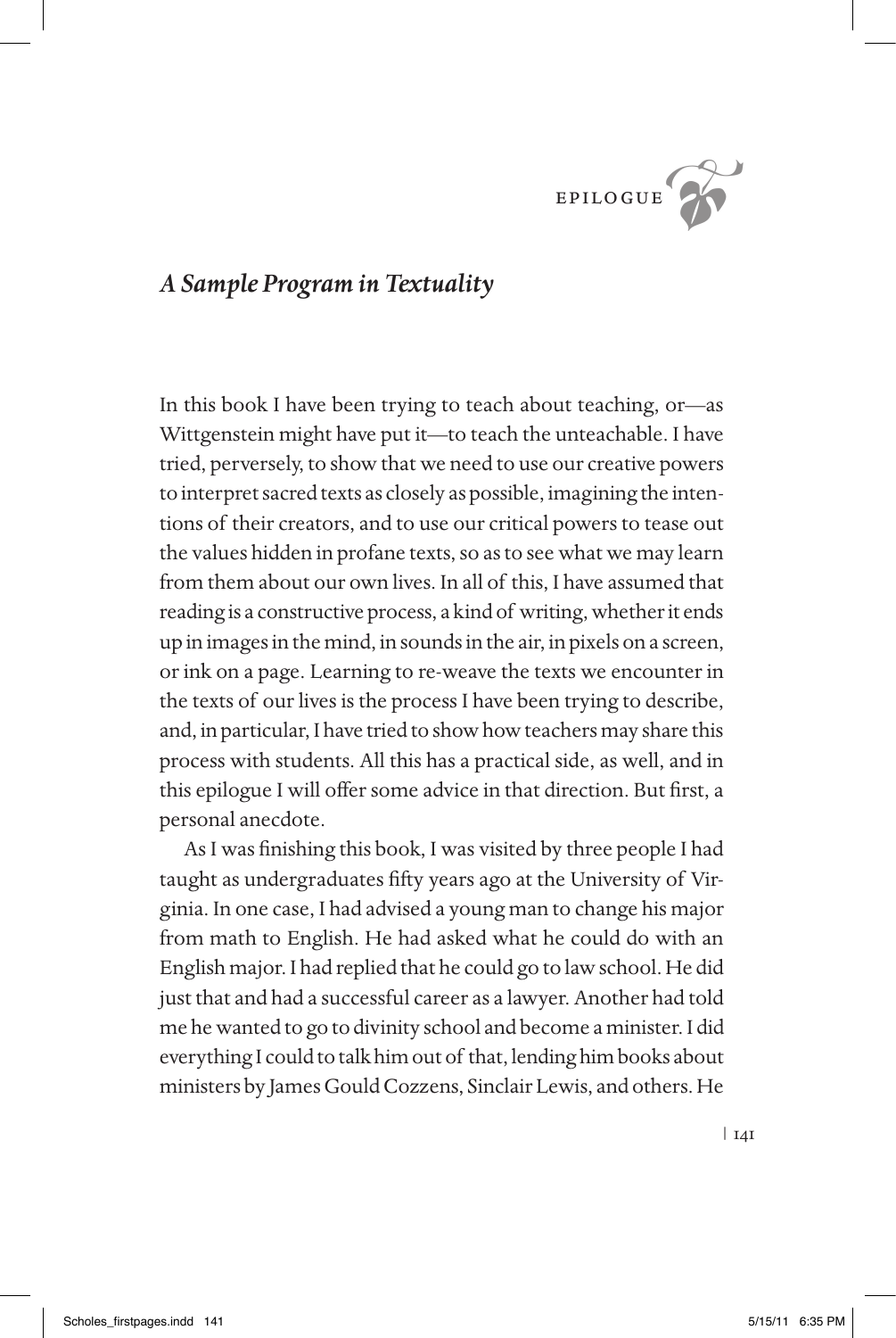ignored my advice, and had a very satisfying career as a minister. In the case of the third student, I don't recall ever giving him career advice, but he went to graduate school, got a PhD in English, and had an excellent career as a professor. But they were all grateful to me—not for what I had advised them to do but because I had cared about them and cared about what I was teaching. Which means, as I understand it, that the recommendations that follow here will be useful only to people who care about their students and care about the texts they share with those students. If they don't care about the curriculum I propose, they should invent another one that they do care about. The essential matter for teachers of textuality is to get the interpretation of sacred texts into the curriculum, and to help students take pleasurable texts seriously—and to care about both the texts and the students. Here, then, is a program that I could care about.

This is not an ideal program but an attempt to describe something that is actually possible within the framework of existing departments. Even so, it is probably more than many schools are likely to attempt. I hope, however, that it may be sufficiently realistic for English departments to consider—if they are creative enough or desperate enough, or both. What follows here is a suggestion for a core of courses to be followed by advanced work drawn from whatever curriculum is already in place in a given institution. It is just a suggestion, however. There are many ways to do this. But we need to find better ways to help students think about critical interpretation and what is at stake in reading important texts. The idea is that students who have gone through this core will learn more from standard courses than students who have not had this core experience. The core will ensure a grounding in textuality: reading and writing with some sophistication. The language requirement will enhance these skills. And the introduction to modernism will provide a framework for viewing earlier (and later) forms of cultural production. The basic courses should be

**<sup>|</sup>** epilogue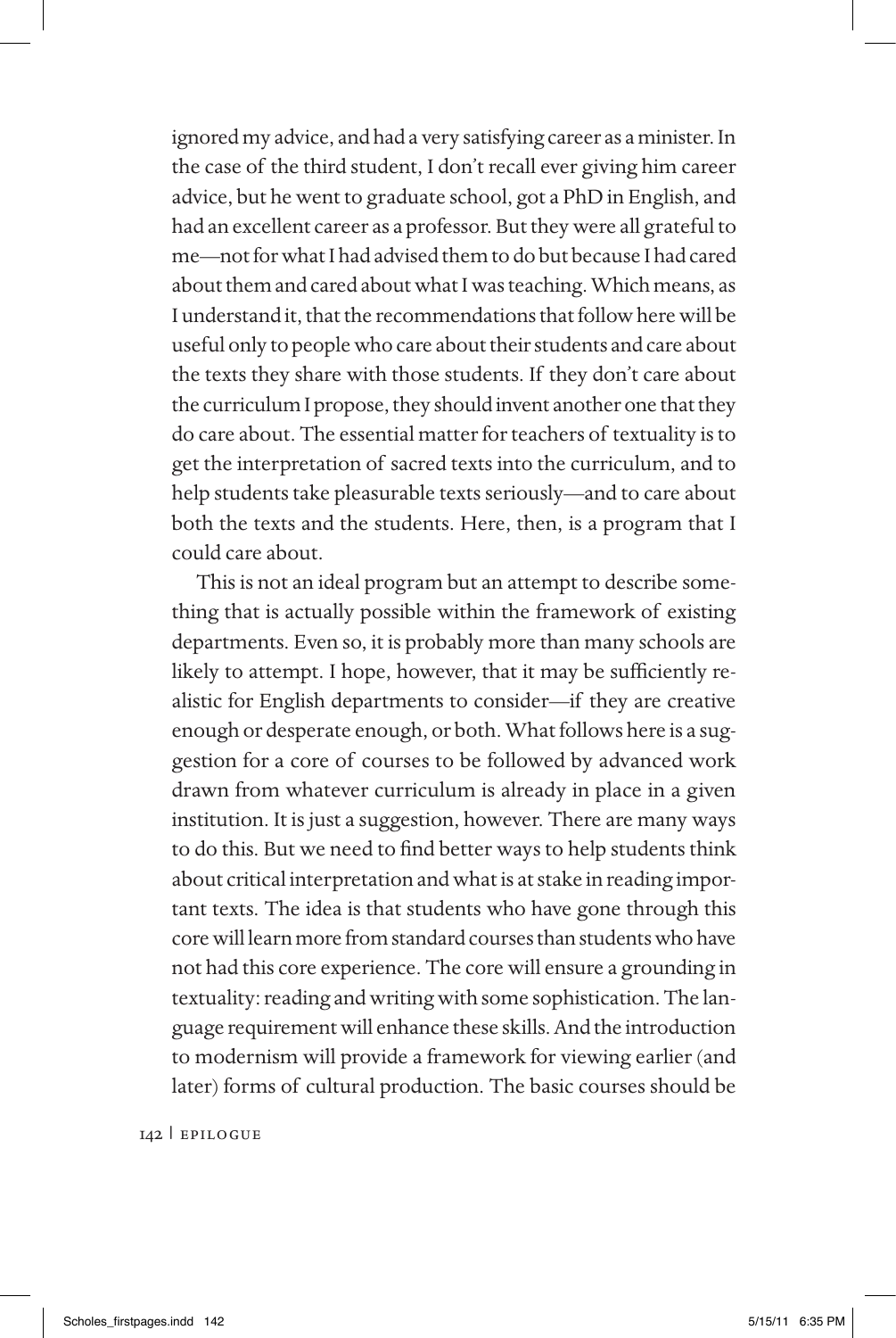open to all students, replacing (or competing with) the standard composition and introduction to literature options.

To actually generate a program like this, given the current divisions in programs and departments, it might be necessary to make it interdepartmental, involving English, Media, and Comparative Literature, for example—but it can be done, if the energy and willpower are there to do it.

 $\rightarrow$ 

LANGUAGE REQUIREMENT (not a prerequisite)

Reading proficiency in an ancient language or a modern language other than English

## basic courses

. A writing course, of course. But every member of the department should teach one, and the sections should be small enough for the individual attention that writing instruction requires. This course should be writing about reading. That is, all instructors should design a set of readings in which they are interested themselves—interested enough to get students to share that interest. It can be writing about film, or writing about poetry, or writing the personal essay, or writing about advertising. An instructor at Brown (Jonathan Goldman) had good success with a "Writing About *Ulysses*" section of a basic writing course. But every section should be clearly described so that students can choose what they want to write about as well as who they want to study with, and when they want to be in class. In the Department of Modern Culture and Media at Brown a few years ago, a teaching assistant and I offered two sections of a course called "Textuality," in which we used a book put together by Nancy Comley, Greg Ulmer, and myself, called *Text Book*. This book breaks the line between creative and noncreative forms of writing and offers a range of challenging and playful assignments.

*A Sample Program in Textuality* **<sup>|</sup>**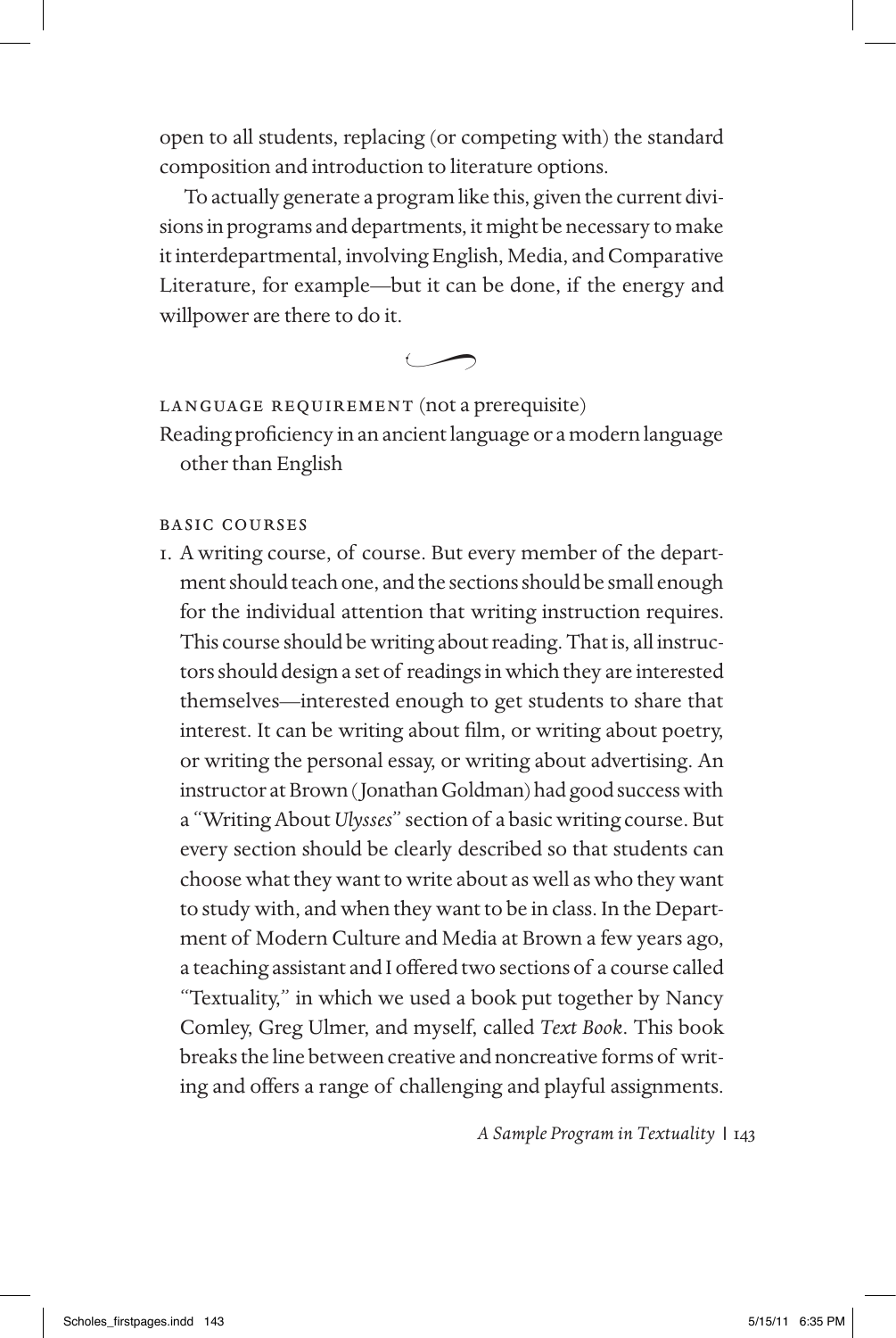This book, or one of its imitators, might work well. But choice is very important in the success of such a course. Instructors must choose their topics, and students select topics that interest them. In the sections, students should write a lot, and get feedback from one another as well as from the instructor. Digital methods of communication can work well in writing courses.

. Reading Sacred Texts (theories of interpretation and canonicity with readings in religious and political texts). This course should explore notions of "literal" and "strict" reading, intentionality, and the designation of texts as "sacred" or "special." Some discussion of literary "canonicity" and literary interpretation may be included but should not dominate. The main function of this course should be to emphasize the distance between the originators of such texts and ourselves, as a way of helping students avoid the tendency to impose their own views on whatever they read. The place for one's own views comes after understanding the views embodied in the text, and this is an important lesson that we all need to learn over and over again. The course ought to be writing-intensive, with small sections, though it could work with a large lecture combined with small workshops that emphasize discussion and writing. Guest lectures by faculty from religious and political departments might work very well for this purpose.

### intermediate courses

. An Ancient Culture Course. For example, Histor and Rhetor: Aristotle's *Rhetoric*, and readings in ancient historians (Herodotus, Xenophon, Thucydides, Livy, Tacitus—looking at the rhetoric of speeches, for example, in the historical texts, and the tension between rhetoric and history that exists in them). The purpose of a course like this is to get students thinking about the ancient world, and the way that the concept of history developed in connection with and opposition to notions of rhetoric. (I

#### **<sup>|</sup>** epilogue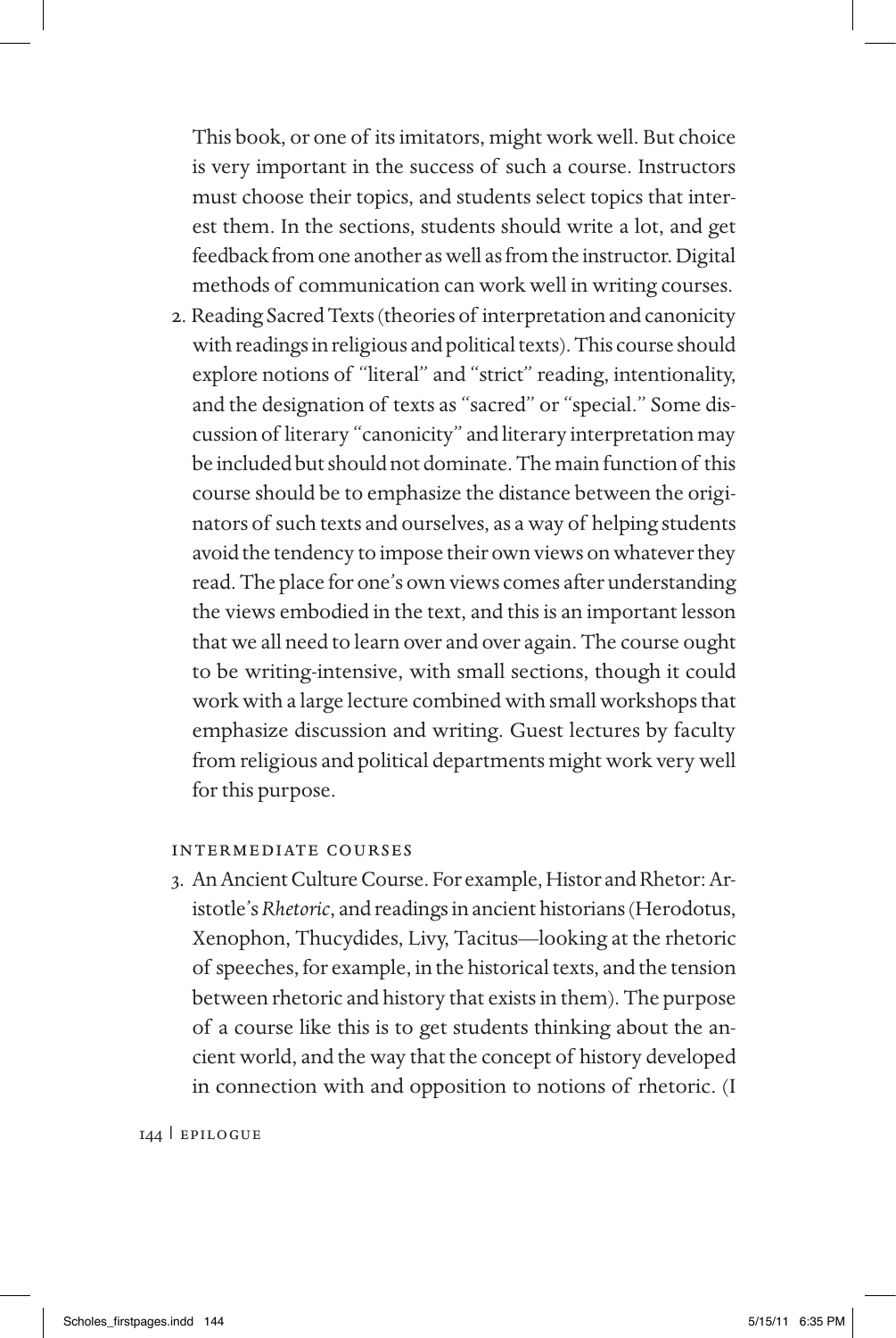taught a version of "Histor and Rhetor" at Iowa in the late 60s. It went quite well.) An alternative might be Aristotle's *Poetics* and "Longinus on the Sublime," with readings in ancient drama. But the main point is to allow students to enter a world very different from our own and consider a coherent body of works from that world, including works that take a critical or theoretical stance about the form of textual production being considered—as Aristotle's *Rhetoric* and *Poetics* do.

- . Comparative Textuality (a range of texts selected in order to illustrate how interpretive methods apply across the media and how they must be modified). In particular, texts that have crossed media, like Shakespeare's *Othello* and Verdi's *Otello*, or Isherwood's Berlin stories and *Cabaret*, belong in such a course. Situating texts in their historical and cultural context must be a part of this process, which means that texts from different times and places should be considered. This asks participating faculty to have some range, which runs counter to current modes of specialization, but I think it is healthy. Many of our faculty are less narrow in their interests than they may seem to be.
- . Understanding Modernism (debates, manifestos, examples, using magazine resources, such as the *New Age*, *Rhythm*, *Blast*, the *Egoist*, the *Little Review*, *Poetry*, the *Crisis*). In this course modernism may be presented as a set of literary works that are published along with their supporting manifestos and arguments about them. Topics such as imagism (or *imagisme*), futurism, vorticism, and the debates that surrounded them should be covered. But modernism also includes social and political movements, like the push for women's suffrage or racial justice. In movements like futurism, the political was never far from the artistic. Modernism was the filter through which the cultures of the past came to our own time, shaping the way we perceive them, which gives it a special place in a textual curriculum. This course will have to be taught by people with training in the field, but their interests

*A Sample Program in Textuality* **<sup>|</sup>**